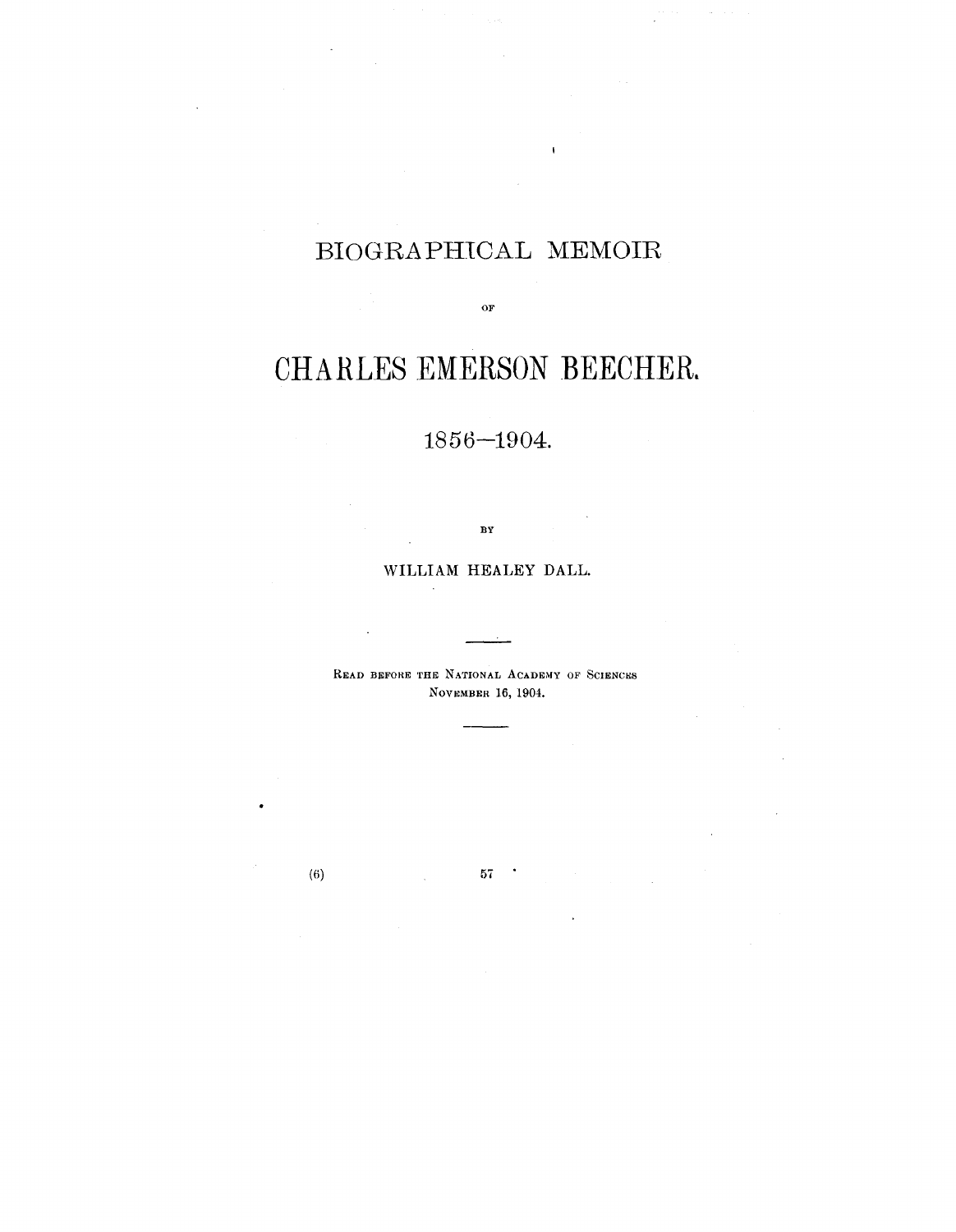

Charles E. Beecher.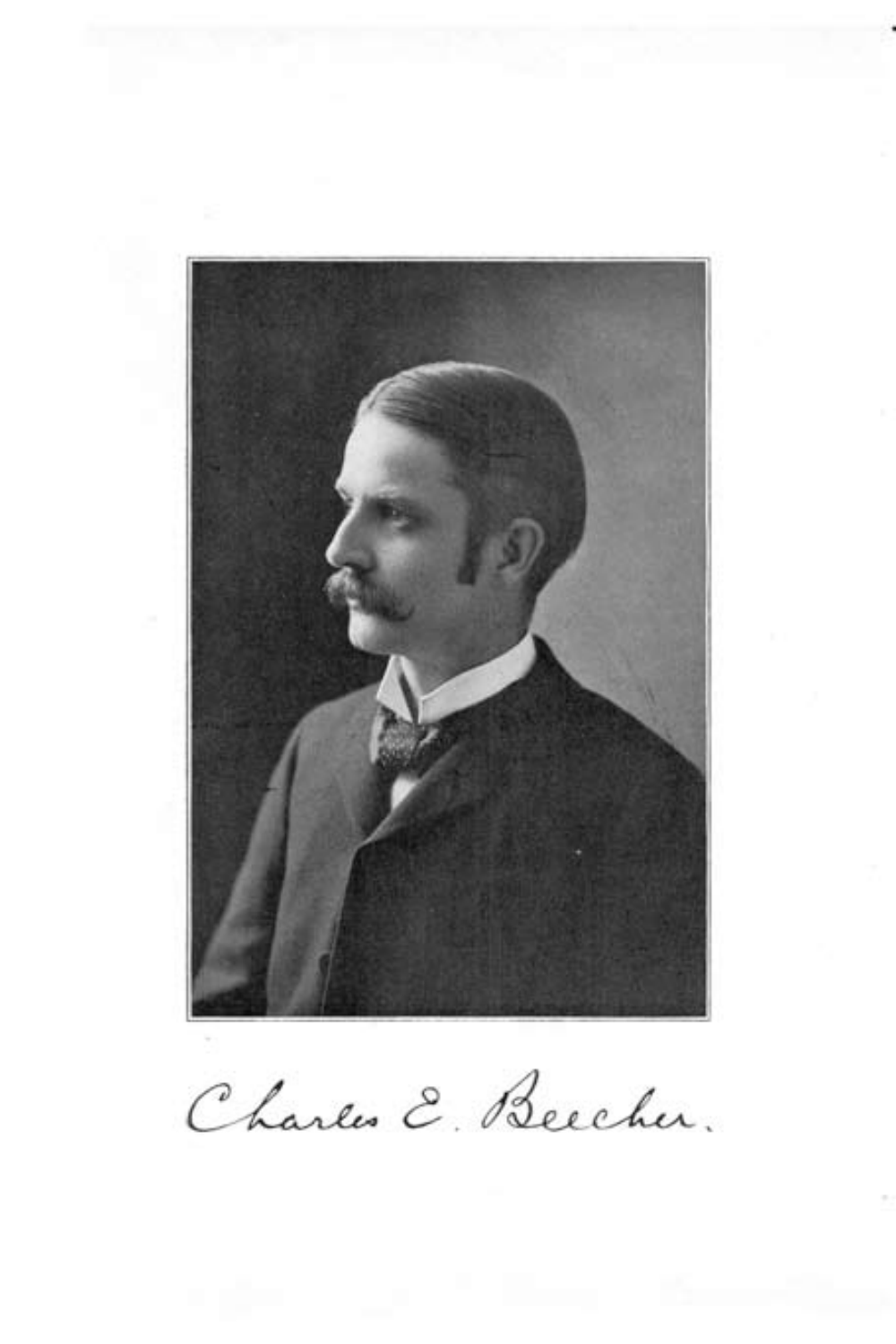## BIOGRAPHICAL MEMOIR OF CHAS. EMERSON BEKCHER.

CHARLES EMERSOX BEECHER, eldest son of Moses and Emily (Downer) Beecher, was born in Dunkirk, New York, October 9, 1856.

The mother of Moses Beecher was a Dawson, originally from England. On the Emerson side, the great-grandfather of Charles, Richard Emerson, was from Spofford, New Hampshire, and his wife was Mary Gorton, a direct descendant of Samuel Gorton, of Ehode Island. They moved to Otsego county, New York, in 1749.

Moses Beecher was a banker, and is remembered as a courtly gentleman of the old school, a man of education and refinement. He and his wife were considered persons of more than ordinary cultivation and attainments. Five children, four boys and a girl, were born to them, of whom one brother survives in California.

In the early childhood of Charles his parents removed to Warren, Pennsylvania, where the boy attended private grammar and the public high schools. The surroundings were favorable, the rocks of the vicinity rich in fossils, and at the age of twelve years he began making a collection of the local fossils. Perhaps, as he was always delicate, his parents may have encouraged him as a means of keeping him as much as possible in the open air. At all events, he became much interested, and amassed from the Chemung and Waverley formations of Warren a choice and extensive collection. These tastes soon led him to extend his studies to the minerals and recent shells, in which he always remained interested.

Later he took the scientific course at Michigan University, receiving in 1878 the degree of B. S. from that institution. The late Prof. James Hall, of Albany, kept a watchful eye on all students and collectors of fossils, and. after graduation, young Beecher went to Albany almost immediately, where he was engaged as assistant in the New York State Museum directed'by

 $59:$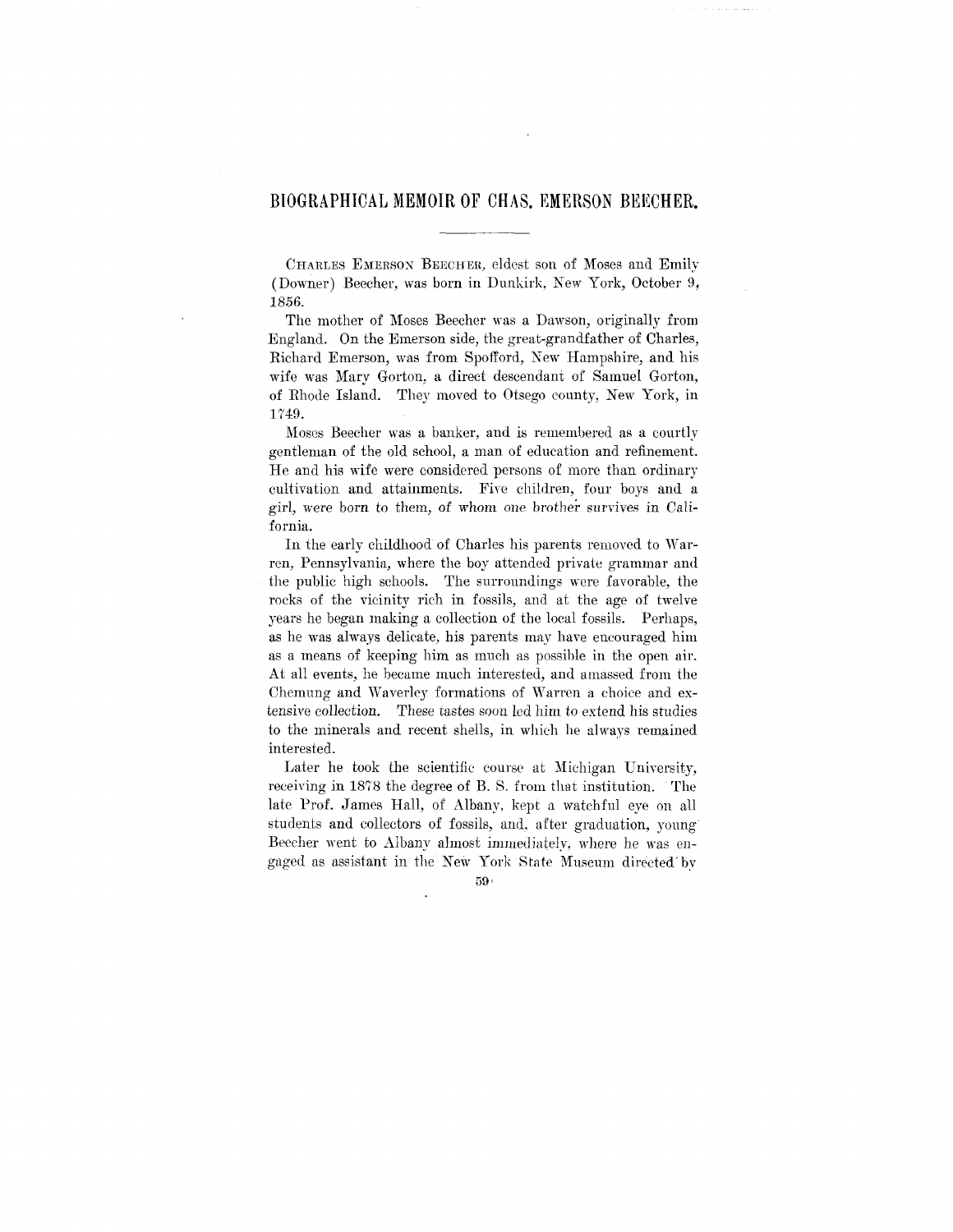Professor Hall, and affording unrivaled opportunities for the study of American paleozoic invertebrates. During the ten years spent here by young Beeeher he not only became proficient to a remarkable degree in knowledge of the New York faunas, but, having a natural facility in mechanical matters and the use of tools, he became an exceptionally fine preparator of fossils, and always enjoyed the process of disentangling a complicated fossil from its matrix, or the revelations of the saw in making serial sections. Some of the preparations of groups of trilobites left by him in the State Museum are marvels of well-directed and successful effort. In such things he took the pride of a successful craftsman who knows that his work is good.

His first scientific papers were written in cooperation with others, and treated of the recent mollusks. After going to Albany he continued to collect and study the local fauna. These, together with material collected at Warren and near Ann Arbor, or obtained by exchanges, amounting in all to about twenty thousand specimens, he gave to the New York State Museum in 1886 and 1887.

Beside work on the collections at Albany he rendered, according to Prof. James Hall, important assistance to that gentleman in the preparation of his great monographs of the different groups of invertebrates from the New York rocks, especially the Mollusks, Polyzoa, and Corals. These works were printed *hj* the State of New York, and in the prefaces ample acknowledgments are made of Beecher's services.

Always skillful as a draftsman, he added to his small salary from the State by making drawings for professional men at Albany, and most of his papers were illustrated by his own hand. His vacations were spent at localities where collections could be made, especially the richly fossiliferous beds of the Helderberg Mountains, near Albany, New York. Of his collections here Professor Jackson remarks:\*

"Indian Ladder," in the Helderberg Mountains, was always a favorite and fertile spot for him, dating back to his Albany days. It is one of the most beautiful and picturesque regions in the Helderbergs. He collected there slabs of limestone containing

<sup>•</sup>American Naturalist, vol. XXXVIII, No. 450, p. 411.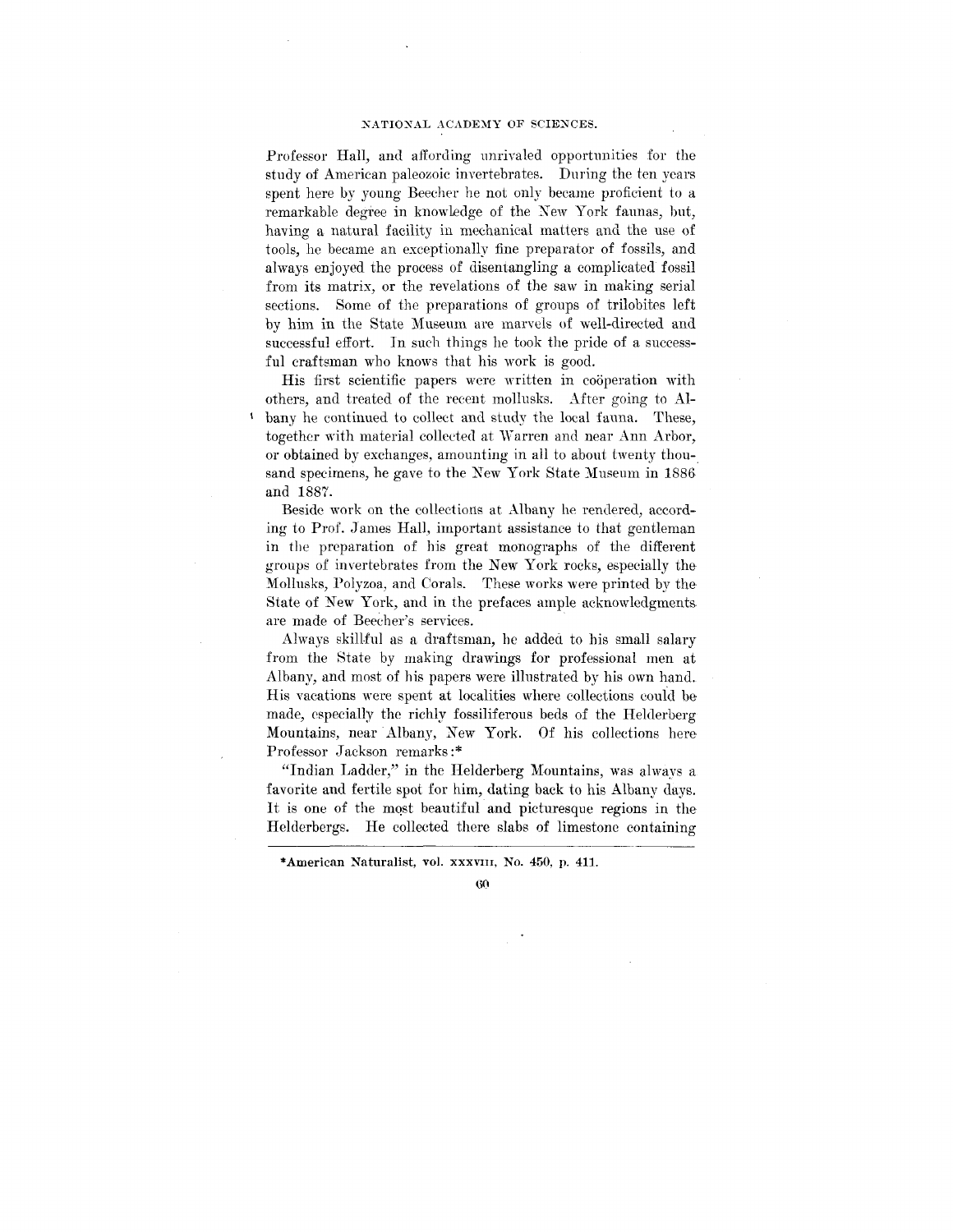fossils which were silicified in the most perfect condition for development by etching with acid. From such materials he obtained specimens of surpassing beauty and scientific interest. Beside adult fronds of Bryozoa, Brachiopoda, Crustacea, and other fossils in most perfect preservation, he obtained minute embryos and small species in large numbers in literally wonderful condition of perfection. Young *Bilobites* half a millimeter in length, young *Acidaspis* 0.83 millimeter, and *Arges* 1.15 millimeters long, both of the latter so perfect that he figured them from both the dorsal and the ventral aspects; young *Pleurodictyon* consisting of the initial cup alone, and also others with the first lateral buds; young *Bryozoa* showing initial chambers. Such material, selected with infinite care and patience, formed the basis of a number of papers by Beecher and others.

At this period Beecher published independently a paper on Phylloearida, a group in which he never lost interest, from material collected by him at Warren, Pennsylvania; and several papers on the recent Rissoidæ. His most important work of this period was based on Brachiopoda obtained from the clays of Waldron, Indiana, in which he was associated with John M. Clarke. This paper is one of the first on the development of Paleozoic Brachiopoda, and opened up several new lines of investigation.

In 1888 Prof. 0. C. Marsh, of Xew Haven, induced Beecher to accept the position of Assistant in Paleontology at the Peabody Museum of Yale University, though for a time he was also named Consulting Paleontologist to the Museum at Albany, and returned there from time to time in connection with the duties of this honorary position. He also pursued his studies at Yale, under Dana, for the degree of Ph. D., which was conferred upon him in 1889, his doctoral thesis treating of the Brachio-spongiidæ, a group of fossil sponges of which the Yale Museum has an unusually fine series. Owing to the illness of Professor Dana, in 1891, Beecher took charge of the classes in Geology during that and the following year, when he was made Instructor in Paleontology, and later Assistant Professor of Paleontology, becoming in 1897 Professor of Historical Geology and a member of the Governing Board of the Sheffield Scientific School of Yale University.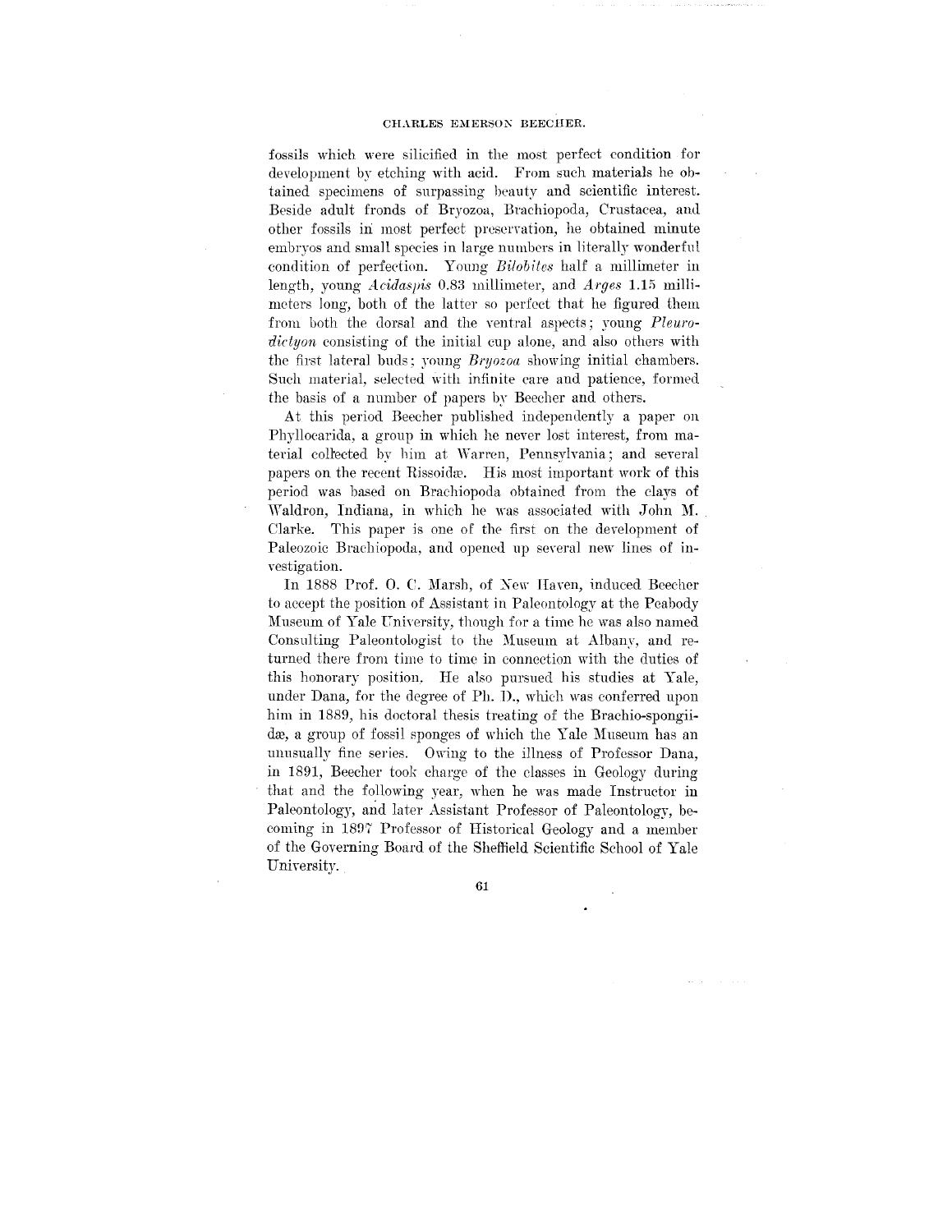Professor Marsh recognized Beecher's ability and appreciated his loyalty as assistant in the Museum, which on the Paleontological and Geological side Marsh effectively controlled during his lifetime. On Marsh's death, in 1899, Beecher succeeded him as curator of the geological collections, and was made a member of and secretary to the Board of Trustees of the Museum. He then undertook to arrange, develop, and place on exhibition the Marsh collection of fossil vertebrates. This work was done under his direction, though he personally had much to do with the large mounts of *Claosaurus* and *Brontosaurus.* the former of which he has described at length in a paper published by the Connecticut Academy in its Transactions.

In June, 1899, Beecher gave his large and very valuable collection of fossils to the Peabody Museum, as he expressed it, "in grateful recognition of the honors and favors conferred upon me during my connection with the University." These collections comprised over 100,000 specimens and about five hundred types, which had served as a basis for publications by the States of New York and Pennsylvania and various scientific periodicals. The material was chiefly from the Devonian and Lower Carboniferous of the two States mentioned, and represented the private labor, outside of his official working hours, for some twenty years.

"Already interested in studies of the development of organisms from his work on the development of Silurian brachiopods, in 1889 Beecher became deeply interested in the late Professor Hyatt's methods of work—the application of the principles of stages in development, acceleration, parallelism, and dynamic genesis to the unraveling of the genealogical relations of living and fossil animals. Bringing to this work his large and intimate knowledge of species and the structure of fossil types, Beecher entered into this field with characteristic energy and became a leader of the Hyatt school. Beecher's reputation as an investigator will rest chiefly on the rich results he obtained in the critical, painstaking application of those fruitful principles that Professor Hyatt labored so long to establish."\*

<sup>\*</sup> R. T. Jackson in American Naturalist for June, 1904. This article and Professor Sehuchert's memoir in the American Journal of Science for the same month have been freely laid under contribution for the purposes of the present memoir.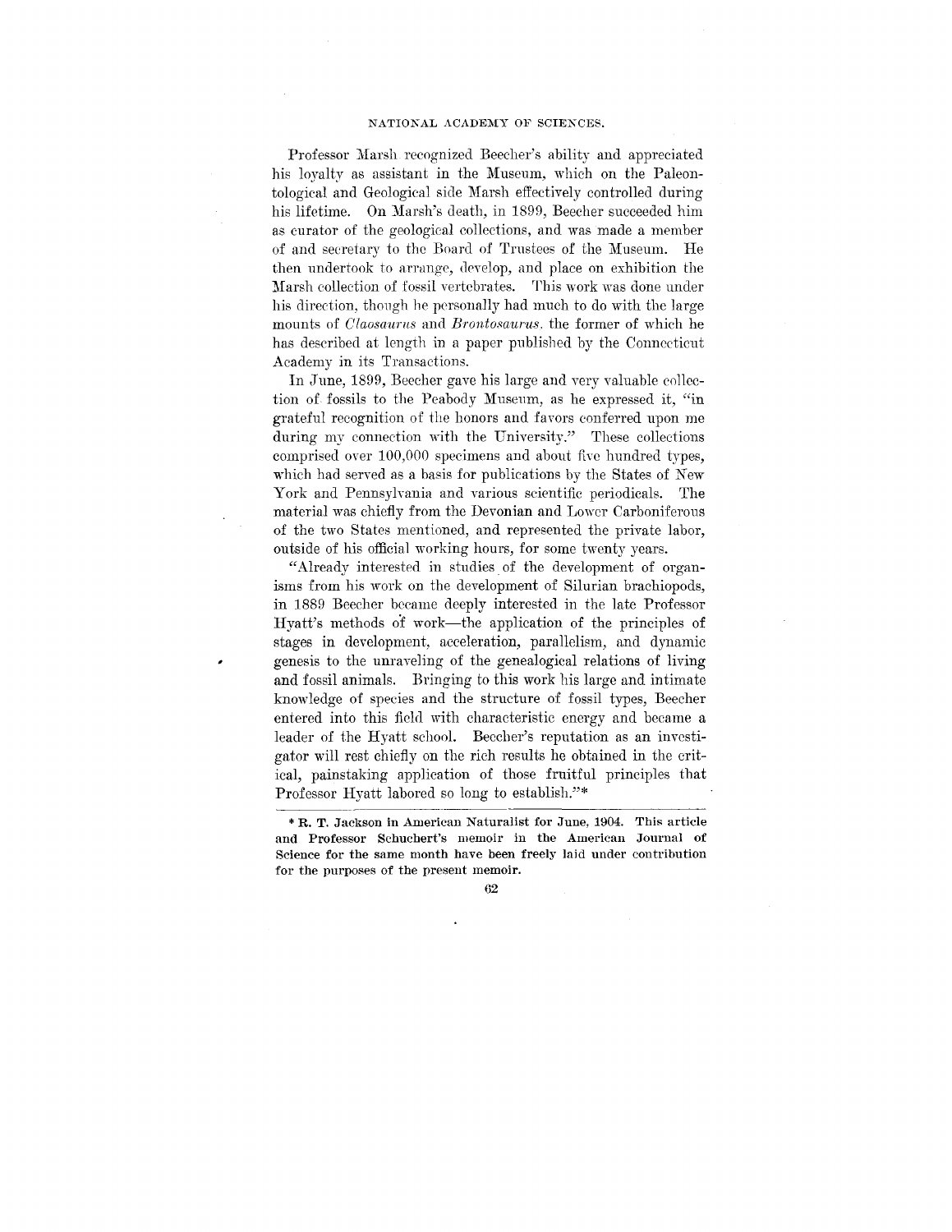"To Beecher we owe the first natural classification of the Brachiopoda and Trilobita based on the law of recapitulation and on chronogenesis. He also gave a very philosophic account as to the origin and significance of spines in plants and animals. On these works his reputation in days to come will chiefly rest."\*

In 1893 there was discovered in the Utica formation near Rome, Xew York, a band, not over one-fourth of an inch thick, in which occur the trilobites *Triarthrus* and *Trinucleus,* exquisitely preserved as pseudomorphs in iron pyrite, retaining antenna; and legs and many of the more delicate parts. This discovery, by W. S. Valiant, afforded a hitherto unparalleled opportunity for the study of these animals. Two specimens of Trilobites with legs had been previously known ; W. D. Mathew had announced the presence of antenna?, and Walcott by laborious serial sections had determined the number and approximate form of the legs and gills in a number of species. Now, however, a vastly better opportunity for precise observation of the details of the structure of these animals was presented. Beecher took out several tons of the shale and, aided by his remarkable manual dexterity, mechanical skill, and untiring patience, worked out the structure of antennas, legs, and other ventral appendages with a minuteness which had previously been impossible. Since 1893 he published fifteen papers on the Trilobites, including in 1897 a classification based on these studies, in which the group was divided into three orders, founded chiefly on the development of the free cheeks. At the time of his death he was at work on an extensive monograph of Trilobite structure. He regarded these animals as forming a subclass equal in rank to the Entomostraca and Malacostraca, stating that in nearly every particular "the Trilobite is very primitive and closely agrees with the theoretical crustacean ancestor. Its affinities are with both the other subclasses, especially their lower orders, but its position is not intermediate." More than five hundred specimens of *Trinucleus* and *Triarthrus* were prepared by him, and Schuchert observes that few can appreciate the remarkable talent displayed in clear the calculation of the serves that the calculations is served that the small species shall specified and the and the authorities which is determined that it will be a local interval in the delication of the delication of the delication of the delication of the delication of the delication of the delication of the delicati and that it will be a long time before his equal in this delicate work is likely to appear.

\* Cbarles Sehuchert, op. cit.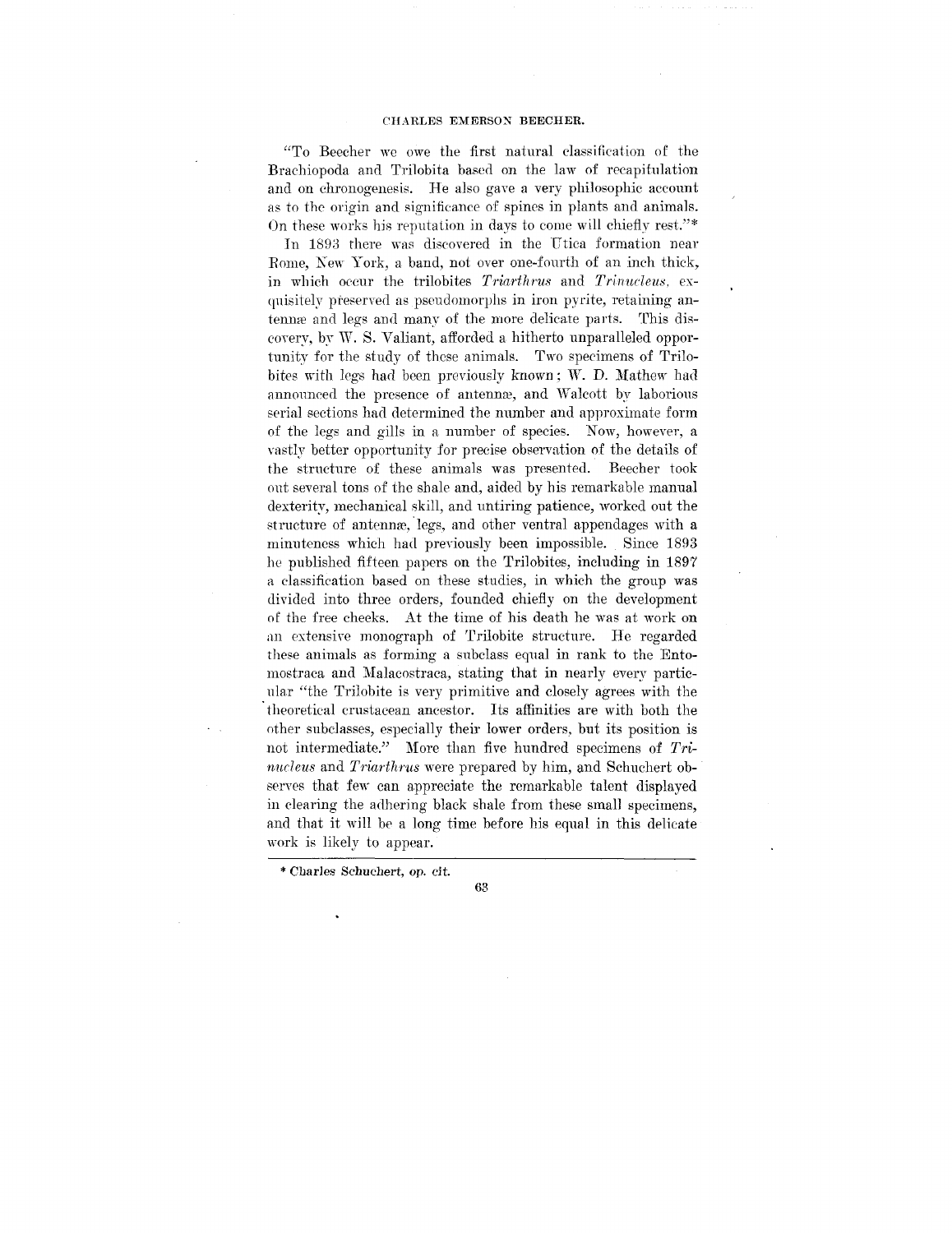#### NATIONAL ACADEMY OF SCIENCES.

Beside his works on the Corals, Braehiopods, and Trilobites above referred to, he became in 1892 deeply interested in the significance of spines, accumulating material till 1898, when he published his memoir entitled "The origin and significance of spines," the longest of his papers and the one, according to Schuchert, which he regarded as his best and most philosophic work.

Fortunately for students of Paleontology, most of Beecher's more important papers were reissued in one volume in the Yale Bicentennial series, entitled "Studies in Evolution." He himself regarded the reprinting of already published papers as a kind of extravagance; but those interested in philosophical zoology will feel grateful for the combination of so many important contributions to it in the compass of one volume. His views on the classification of the Brachiopoda and Trilobita are incorporated in the translation by Eastman of Zittel's Grundzüge der Palæon*tologie.*

In his bachelor days at New Haven, Beecher, with Pirsson, Penfield, and Wells, roomed in "The Attic," the top story of the Sheffield Scientific School, which was comfortably fitted up in true Bohemian style; and Jackson recalls as one of the pleasantest recollections of a visit to New Haven the memory of calls at "The Attic," where, after working hours, delightful intercourse, social and scientific, was held, often far into the night. After moving to New Haven, Beecher made his single journev abroad in company with the late Dr. George Baur, visiting many European museums.

September 12, 1894, Professor Beecher married Miss Mary Salome Galligan, of Warren, Pennsylvania, who, with two daughters, his mother, and one brother, survives him.

Always delicate, of medium height, dark hair and eyes, and apparently good physique. Professor Beecher had the aspect of a man whose years might be long in the land, and of late had seemed to enjoy excellent health, but he died suddenly, from an affection of the heart, February 14, 1904, with no warning to soften the blow to those who loved him. His remains lie in Grove Street Cemetery, New Haven, in the shadow of the Sheffield Scientific School.

The director of the school has said of him : "Quiet and unas-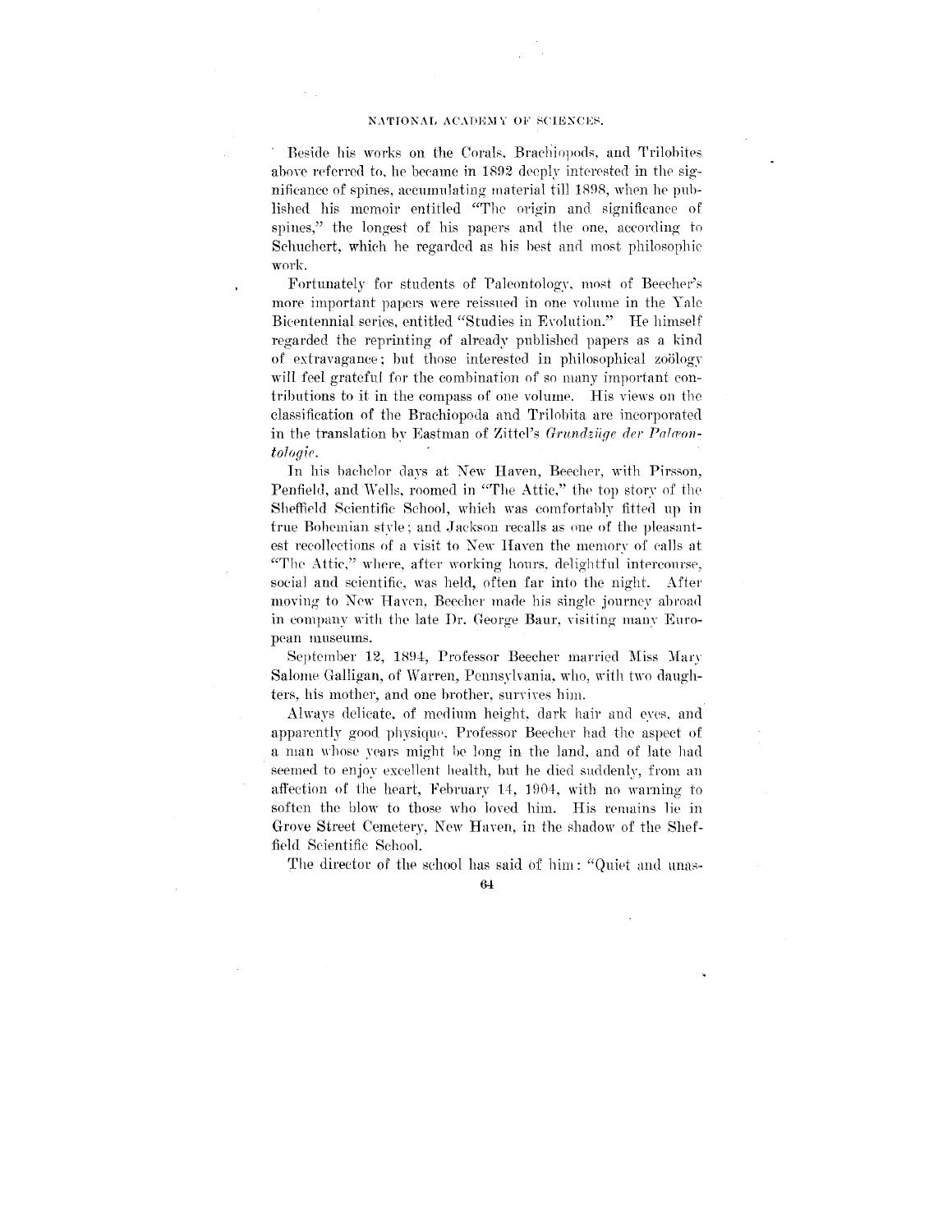#### CHARLES EMERSON BEECHER.

suming, he never sought adulation, but when there was earnest work to be done, requiring skill, patience, and good judgment, he would labor quietly and industriously, bringing to bear upon the problem such a measure of common sense and of thoughtfulness that confidence in and respect for his conclusions were inevitable. \* \* \* No matter how trivial the duty, it was always done at the appointed time, and thoroughly done. \* \* \* As a friend he was loyal and trustworthy, and his memory will always be cherished by his associates in the Sheffield Scientific .School."

One of his pupils has testified to the inspiration given by him to, his students, and how his patience, perseverance, and ingenuity served as an incentive to his associates, who were drawn closely to him by his enthusiasm and entire lack of egotism.

There is no doubt that in the death of Professor Beecher not only has Yale sustained a serious loss and Paleontology a severe blow, but the ranks of those capable of bringing to the study of fossils keen insight and a philosophical spirit of inquiry, guided by principles whose value can hardly be exaggerated, are diminished by one whom science could ill afford to lose and to whom, humanly speaking, there should have remained many years of industrious and fruitful research.

#### MEMBERSHIP IN SCIENTIFIC SOCIETIES.

Ann Arbor Scientific Association.

Albany Institute.

New York Microscopical Society.

American Association of Conchologists.

Connecticut Academy of Arts and Sciences.

Berzelius Society, New Haven, Connecticut (honorary).

Dana Natural History Society, Albany, *Kew* York (honorary).

Geological Society of Washington, D. C.

Sigma Xi, New Haven, Connecticut.

Malacological Society of London.

Boston Society of Natural History.

Geological Society of America.

National Academy of Sciences (April 20, 1899).

Geological Society of London (Foreign Correspondent, 1899).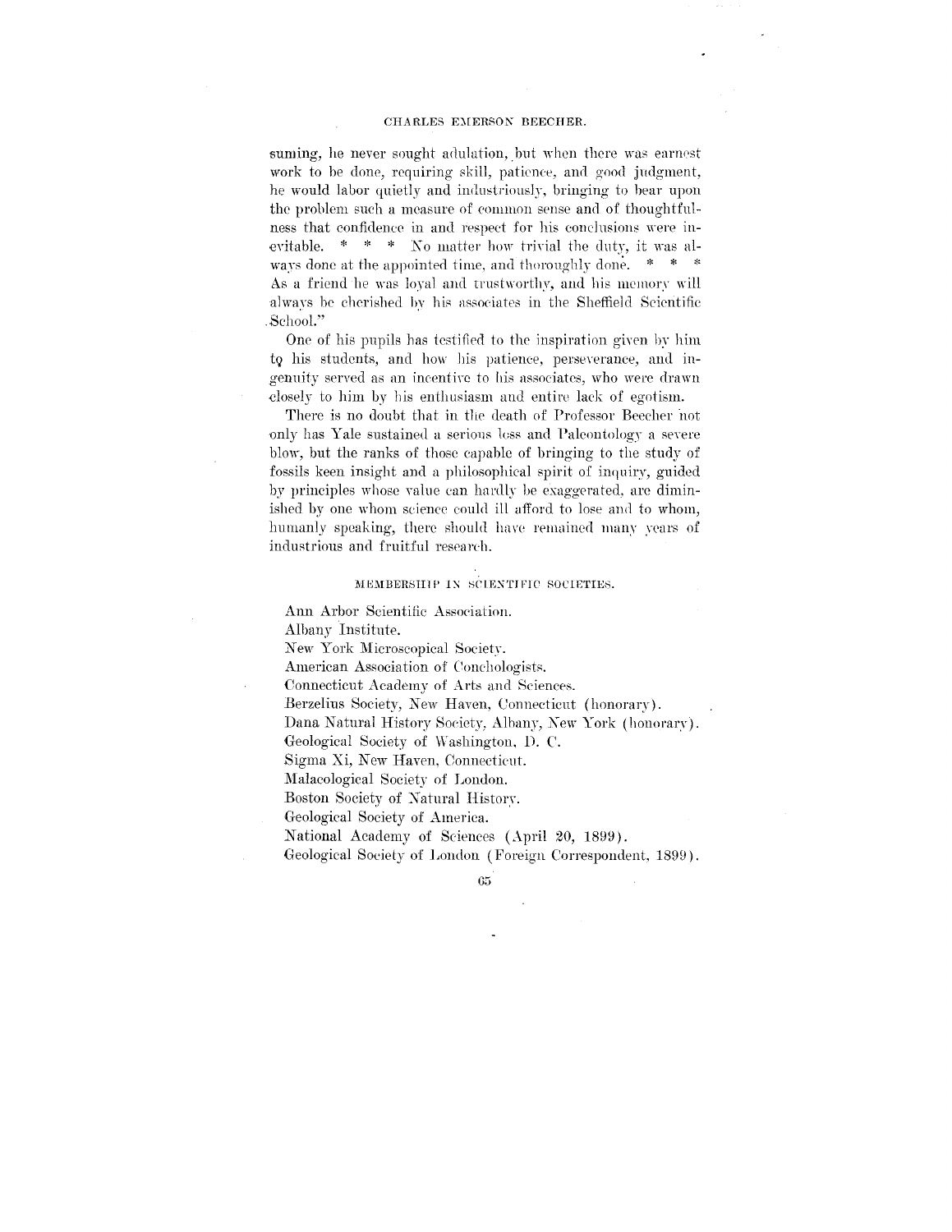#### OBITUARY NOTICES.

Yale Alumni Weekly, vol. XIII. No. 22, New Haven, Conn., March 2, 1904, pp. 487-489.

Science, n. s., vol. xix, No. 481, March 18, 1904, pp. 453-455.

American Journal of Science, 4th series, vol. xvII, June, 1904, pp. 411-422. with portrait.

- American Naturalist, vol. XXXVIII, No. 450, Boston, Mass., June, 1904, pp. 407-426; with portrait and bibliography.
- American Geologist, March, 1904, vol. xxx1II, p. 189; July, 1904, vol. xxxiv, pp. 1-13, and portrait.

Museums Journal, vol. in, pp. 339-340, London, April, 1904.

Geological Magazine; n. s.. dee. v, vol. I, pp. 284-286, London, June, 1904; with portrait.

Also see New Haven newspapers of February 15-17, 1904.

#### BIBLIOGRAPHY.\*

- List of Land and Fresh-water Shells found within a Circuit of Four Miles about Ann Arbor, Mich. By Bryant Walker and C. E. Beecher. *Proo. Ann Arbor Set. Assoc,* pp. 43-46. 1876.
- Plauorbis costatus De Tar and Beecher. Leaflet of 1 page, Albany, Oct. 25, 1878.
- Ceratiocaridse from the Chemung and Waverley Groups of Pennsylvania. *2nd Qeol. Surv. Pa,,* Rep't PPP, pp. 1-22, pis. i, n. 1884.
- Some Abnormal and Pathologic Forms of Fresh-water Shells from the Vicinity of Albany, N. Y. *36th Ann. Rep't* Y. *Y. State Mus. Nat. Hist.,* pp. 51-55, pis. i, II. 1884.
- List of Species of Fossils from an Exposure of the Utica Slate and Associated Rocks within the Limits of the City of Albany. *Ibid.,* p. 77. 1884.
- Notes on a Nevada Shell *(Pyrgula nevadensis).* By R. E. Call and C. E. Beecher. *American Naturalist,* vol. 18, pp. 851-855, pi. xxv. 1884. See also *Proc. Davenport* (Iowa) *Acad. Sci.,* April, 1886, vol. v, pp. 9-14. figs. 1-5.
- A New Design for a Microscope Cabinet. *Amer. Monthly Mic. Jour.,* vol. 5, pp. 126-127. 1884.
- Carnivorous Habits of the Muskrat. *Science,* vol. 5, pp. 144-145. Feb. 20, 1885.
- A Spiral Bivalve Shell from the Waverley Group of Pennsylvania. *39th Ann, Rep't N. Y. State Mus. Nat. Hist.,* pp. 161-164, pi. XIT. T886.

\* For brief notes, book reviews, and newspaper articles, not included in this bibliography, see American Naturalist, vol. xxxvIII, No. 450, June, 1904. pp. 418-26.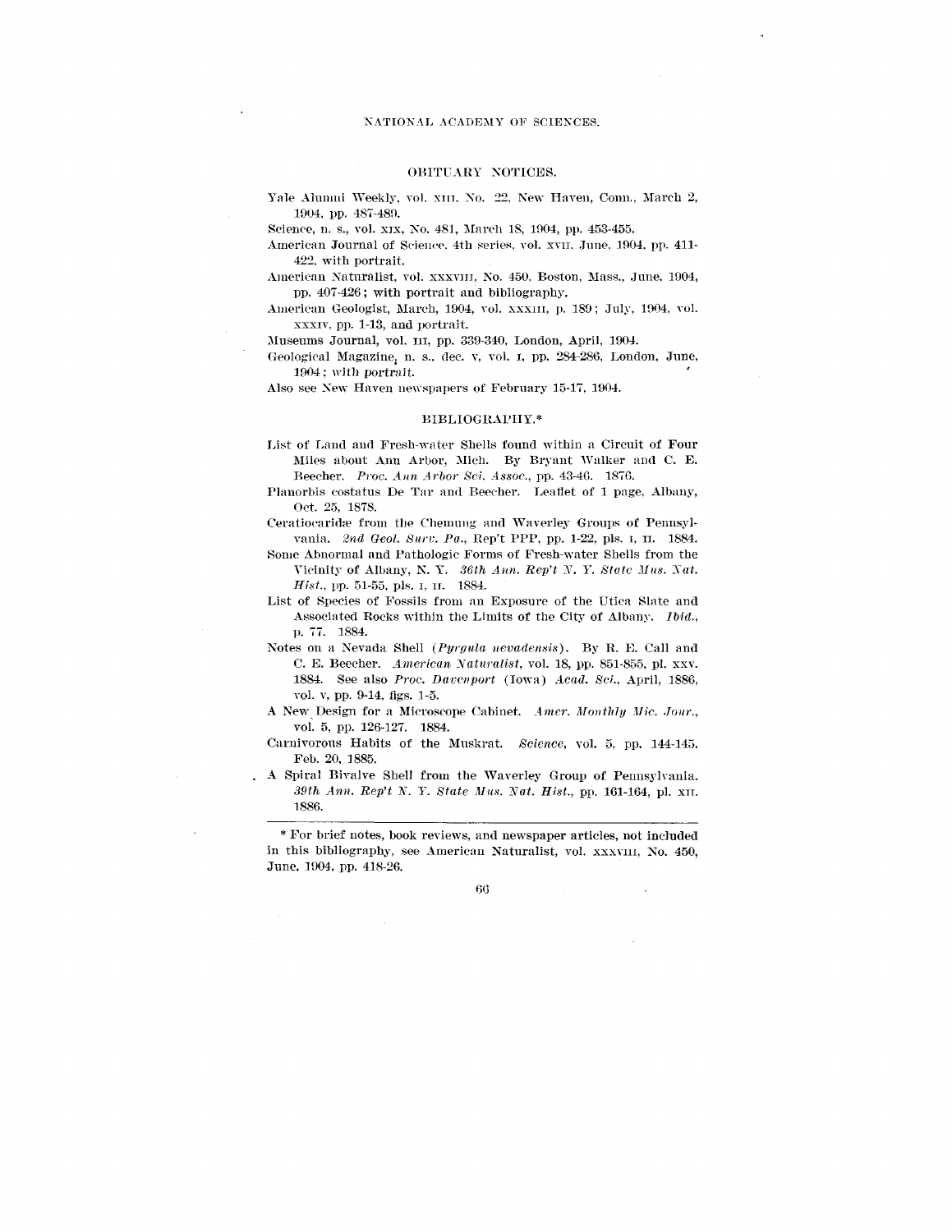- Description of a New Rissoid Mollusk. By B. E. Call and C. E. Beecher. *Bull. Washburn Coll. Lab. Xat.* Hist., vol. 1, pp. 190-192. 1886.
- Lingual Dentition of Pyrgulopsis nevadensis. *Proc. Davenport Acad. Set.,* vol. 5, pp. 11-12. 1886.

Lingual Dentition of Amnicola Dalli. *Ibid.,* vol. 5. pp. 2-3. 1886.

- A Method of preparing for Microscopical Study the Radulse of Small Species of Gasteropoda. *Jour. N. Y. Mie. Soc,* pp. 7-11. 1888.
- Brachiospongidæ: A Memoir on a Group of Silurian Sponges. Mem. *Pcubody Mus., Yale Univ.,* vol. 2, part i, pp. 1-28, pis. I-VI. 1889.
- The Development of Some Silurian Brachiopoda. By C. E. Beecher and John M. Clarke. *Mem. X. Y. State Mus.,* vol. 1, pp. 1-95, pis. I-VIII. 1889. Reprint in *Studies in Evolution,* 1901, pp. 310-308, pis. xv-xxn.
- Note on the Fossil Spider Arthrolycosa antiqua, Harger. *Amer. Jour. Set.* (3), vol. 38, pp. 219-223. 1889.
- On the Lingual Dentition and Systematic Position of Pyrgula. *Jour. X. Y. Mic. Soc,* vol. 6. pp. 1-3, pi. xxi. 1890.
- On the Development of the Shell in the Genus Tornoceras, Hyatt. *Amer. Jour. Sei.* (3), vol. 40, pp. 71-75, pi. i. 1890. Reprint in *Studies in Evolution,* 1901, pp. 435-440, pi. xxxiv.
- Koninckina and Related Genera. *Ibid.,* vol. 40, pp. 211-219, pi. II. 1890.
- On Leptrenisca, a New Genus of Brachiopod from the Lower Helderberg Group. *Ibid.,* vol. 40, pp. 238-240, pi. ix. 1890.
- North American Species of Strophalosia. *Ibid.,* vol. 40, pp. 240-246, pi. ix. 1890.
- The Development of a Paleozoic Poriferous Coral. *Trans. Conn. Acad. Sei.,* vol. 8, pp. 207-214, pis. ix-xm. 1891. Reprint in *Studies in Evolution,* 1901, pp. 421-428, pis. XXVII-XXXI.
- Symmetrical Cell Development in the Favositidre. *Ibid.,* pp. 215-220, pis. xiv-xv. 1891. Reprint in *Studies in Evolution,* 1901, pp. 429-434, pis. xxxn-xxxni.
- Development of the Brachiopoda. I. Introduction. *Amer. Jour. Sei.* (3), vol. 41, pp. 343-357, pi. xvn. 1891. Reprint in *Studies in Evolution,* 1901, pp. 229-246, pi. xi.
- Development of the Brachiopoda. II. Classification of the Stages of Growth and Decline. *Ibid.,* vol. 44. pp. 133-155, pi. I. 1892. Reprint in *Studies in Evolution,* 1901, pp. 246-273, pi. xn.
- Development of Bilobites. *Ibid.,* vol. 42, pp. 51-56, pi. I. 1891. Reprint in *Studies in Evolution,* 1901, pp. 399-405, pi. XXIII.
- On the Occurrence of Upper Silurian Strata near Penobseot Bay, Maine. By W. W. Dodge and C. E. Beecher. *Ibid.,* vol. 43, pp. 412-418; map. 1892.
- Ueber die Entwickelung der Brachiopoden. *Seues Jahrb. Mineral. Geol. und PalaeontoL,* 1 bd., 3 heft, pp. 178-197, taf. vi. 1892.

ı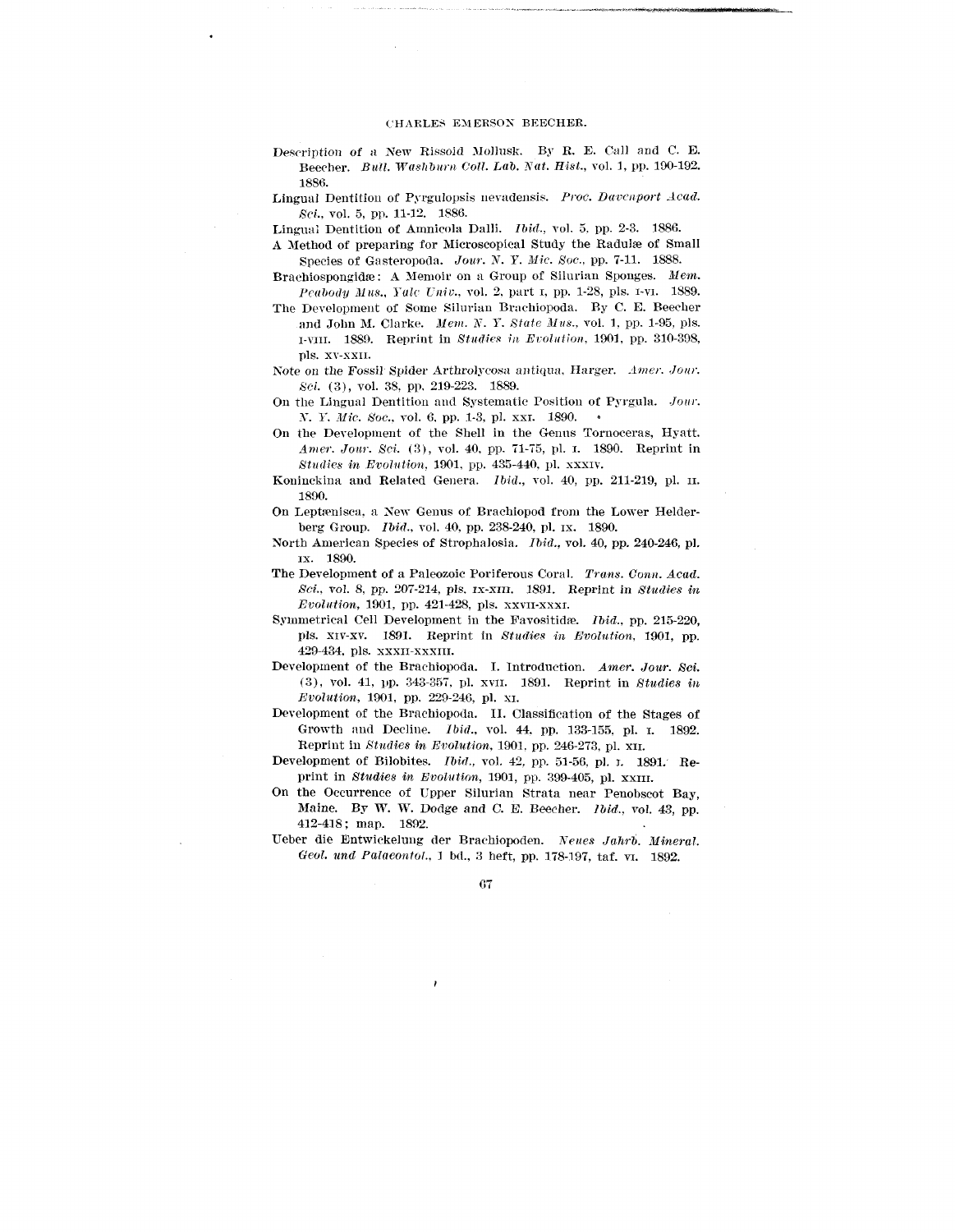#### NATIONAL ACADEMY OF SCIENCES.

- Notice of a New Lower Oriskany Fauna in Columbia County. New York. Amer. Jour. Sci. (3), vol. 44, pp. 410-411. 1892.
- Revision of the Families of Loop-bearing Brachiopoda. *Trans. Conn. Acad. Sci.,* vol. 9, pp. 376-391, pis. i, n. 1893. Reprint in *Studies in Evolution,* 1901, pp. 290-309, pis. xiv, xxiv.
- The Development of Terebratalia obsoleta. Dull. *Ibid.,* vol. 9, pp. 392-399, pis. II, in. 1893. Reprint in *Studies in Evolution.* 1901, pp. 406-409, pis. xxiv, xxv.
- Some Correlations of Ontogeny and Phylogeny in the Brachiopoda. *American Naturalist,* vol. 27, pp. 599-604, pi. xv. 1893. Reprint. *Studies in Evolution,* 1901, pp. 286-289, pi. xm.
- Development of the Brachial Supports in Dielasina and Zygospira. By C. B. Beeeher and Chas. Schuchert. *Proe. Biol. Soc. Washington,* vol. 8, pp. 71-78, pi. x. 1893. Reprint in *Studies in Evolution,* 1901, pp. 410-417, pi. xxvi.
- Larval Forms of Trilobites from the Lower Helderberg Group. *Amer. Jour. Sci.* (3), vol. 46, pp. 142-147, pl. II. August, 1893.
- A Larval Form-of Triarthrus. *Ibid.,* vol. 46, pp. 378-379 (in reprint, pp. 361-362). November, 1893.
- On the Thoracic Legs of Triarthrus. *Ibid.,* vol. 46. pp. 467-470. December, 1893.
- On the Mode of Occurrence and the Structure and Development of Triarthrus Becki. *American Geologist,* vol. 13, pp. 38-43. pi. in. 1894. Reprint in *Studies in Evolution,* 1901, pp. 197-202, pi. vi.
- The Appendages of the Pygidium of Triarthrus. *Amer. Jour. Sei.* (3), vol. 47, pp. 298-300. pi. vn. April, 1894.
- Further Observations on the Ventral Structure of Triarthrus. *American Geologist,* vol. 15. pp. 91-100. pis. IV, v. 1895. Reprint in *Studies in Evolution,* 1901, pp. 203-212, pis. vn, vin.
- Structure and Appendages of Trinucleus. Amer. Jour. Sci. (3), vol. 49, pp. 307-311, pi. in. 1895. Reprint in *Studies in Evolution,* 1901. pp. 220-225, pi. x.
- The Larval Stages of Trilobites. *American Geologist,* vol. 16, pp. 166-197, pis. vin-x. 1895. Reprinted in *Studies in Evolution,* 1901, pp. 166-196, pis. m. v.

James Dwight Dana. *Ibid.,* vol. 17, pp. 1-16; portrait. 1896.

- The Morphology of Triarthrus. Amer. Jour. Sci. (4), vol. 1, pp. 251-256, pi. vni. 1896. Reprinted in *Geological Mugusinc* (London), dec. iv, vol. 3, pp. 193-197. pi. ix. 1896. Also in *Studies in Evolution,* 1901, pp. 213-219, pi. ix.
- On a Supposed Discovery of the Antennas of Trilobites by Linnceus in 1759. *American Geologist,* vol. 17, pp. 303-306. 1896.
- On the Validity of the Family Bohemillidae, Barrande. *Ibid.*, vol. 17, pp. 360-362. June, 1896.
- On the Occurrence of Silurian Strata in the Big Horn Mountains, Wyoming, and in the Black Hills. South Dakota. *Ibid.,* vol. 18, pp. 31-33. July, 1890.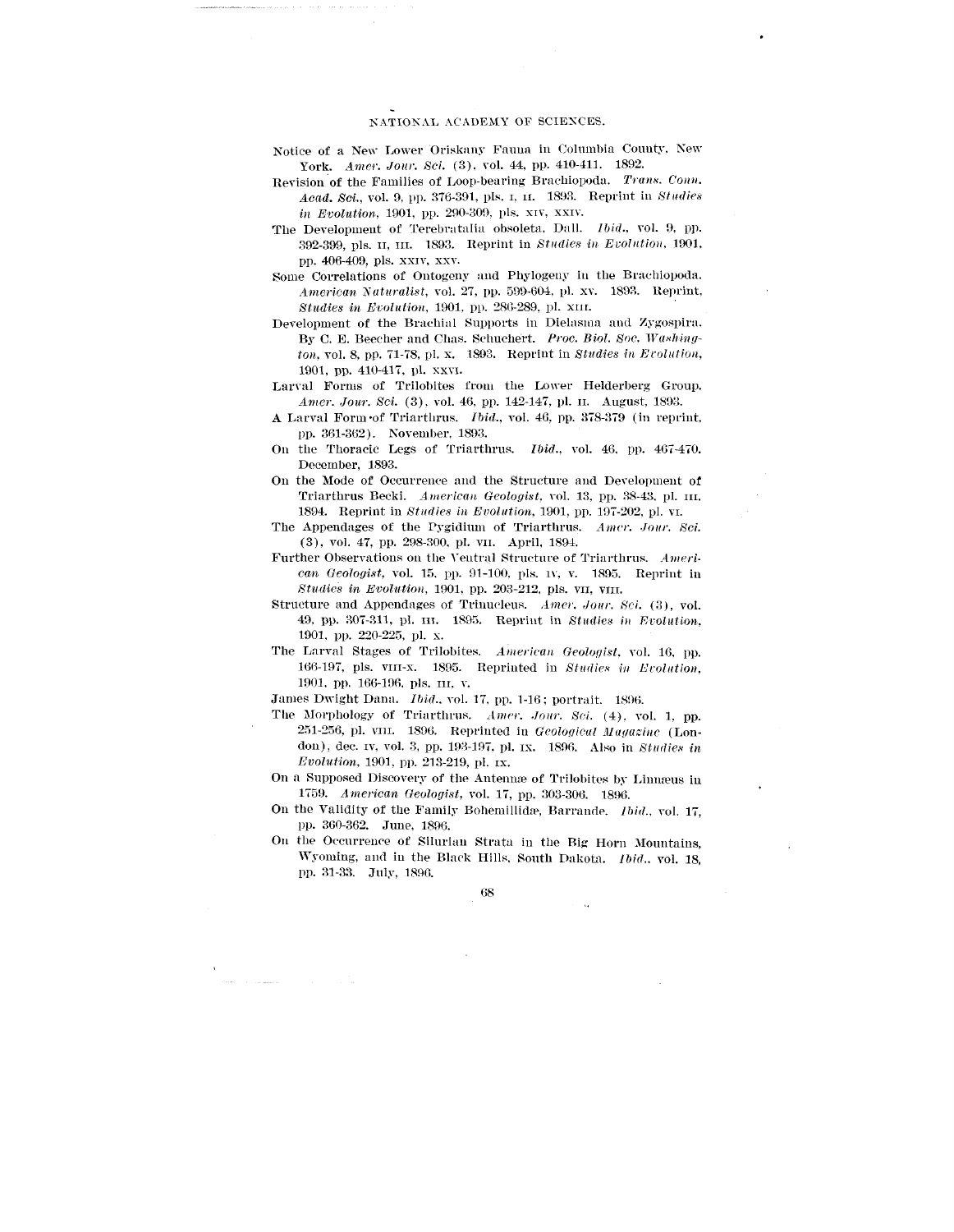#### CHARLES EMERSON BEECHER.

- Outline of n Natural Classification of the Trilobites. *Amer. Jour. Sci.* (4), vol. 3, pp. 86-106, 181-207, pi. in. February and March, 1897. Reprint in *studies in Evolution,* 190], pp. 109-162, pi. n.
- The Systematic Position of the Trilobites, by J. S. Kingsley, with remarks by C. E. Beecher. *Am. Geologist,* vol. 20, pp. 33-40. July, 1897. Keprint in *Studies in Evolution,* 1901, pp. 163-165.
- Development of the Brachiopoda. III. Morphology of the Brachia. U. S. Geol. Survey, Bull. 87, chapter iv, pp. 105-112. 1897. Reprint in *Studies in Evolution,* 190], pp. 274-285.
- The Origin and Significance of Spines: A Study iu Evolution. *Am. Journ. Sci.* (4), vol. 6, pp. 1-20, 125-136, 249-268, 329-359, with plates and text figures. 1898. Reprint in *Studies in Evolution,* 1901, pp. 3-105, pi. i.
- Othniel Charles Marsh. *Am. Journ. Sci.* (4), vol. 7, pp. 403-428, obituary, with portrait. June, 1899. Also (revised) in *Am. Geologist,* vol. 24, pp. 135-157. September, 1899. See also *The Osprey.* January, 1900; vol. iv, pp. 74-76, and *Bull. Geol. Soc. Am.,* xi, pp. 521-537. October, 1900.
- Trilobita. *Textbook of Palaeontology* by Karl A. von Zittel. Revised American edition. London and New York, Macmillan & Co., 1900; pp. 607-638, figs. 1261-1321. Separate copies dated January, 1900.
- Othniel Charles Marsh as an Ornithologist. *Tlic Osprey,* vol. 5, No. 2,, pp. 74-76, with portrait. January, 1900.
- Conrad's Types of Syrian Fossils. *Am. Journ. Sci.* (4), vol. 9, pp. 176-178. March, 1900.
- On a Large Slab of Uintacrinus from Kansas. *Am. Journ. Sei.* (4), vol. 9, pp. 267-268. April, 1900.
- Restoration of Stylonurus lacoanus, a Giant Arthropod from the Upper Devonian of the United States. *Am. Journ. Sci.* (4), vol. 10, pp. 145-150, pi. 1, August, 1900. Reprint in *Geol. Mag.* London, n. s. (4), vii, pp. 481-485, pl. xviii. November, 1900.
- The Restoration of a Dinosaur. *Yale Sci. Monthly,* June, 1901, pp. 291-293, pi. 1.
- Note on the Cambrian Fossils of St. Francois Co., Missouri. *Am. Journ, Sci,* (4), vol. 12, pp. 362-363. November, 1901.
- Discovery of Eurypterid Remains in the Cambrian of Missouri. *Am, Journ. Sci.* (4), vol. 12, pp. 364-366, pi. vn. November, 1901. Reprint, *Geol, Mag.,* London, n. s. (4), vin, pp. 561-4. December, 1901.
- Studies in Evolution. Yale Bicentennial publications, pp. I-XXIII, 1-638, plates i-xxxiv. New York. Chas. Scribner's Sons, 1901. Reprints of twenty papers by Professor Beecher as above noted.

Alpheus Hyatt. *Am. Journ, Sci,* (4), vol. 13. p. 164. February, 1902.

Note on a New Xiphosuran from the Upper Devonian of Pennsylvania. *American Geologist,* vol. 29, pp. 143-146. March, 1902.